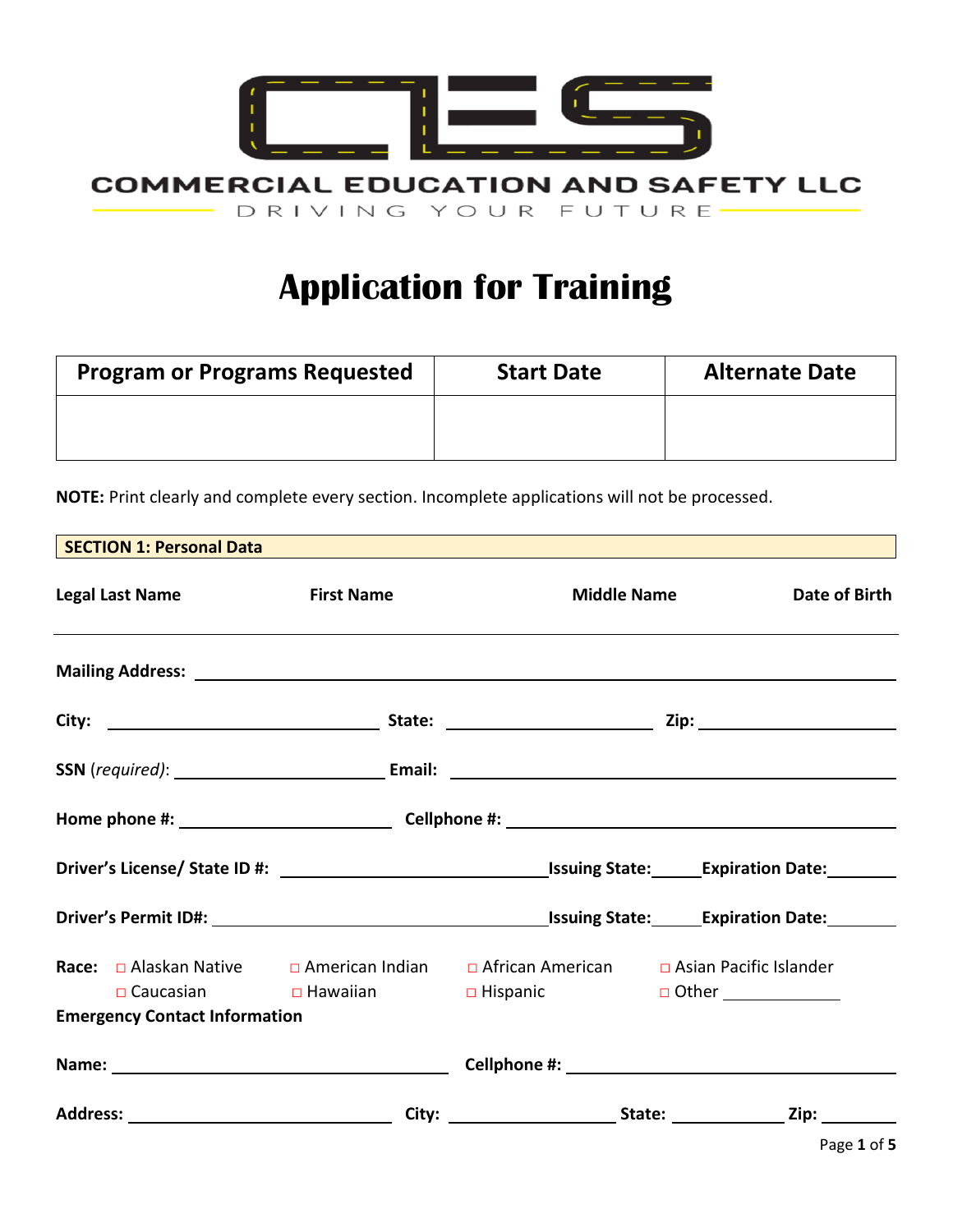| <b>SECTION 2: Housing Information</b><br>a sa mga bagayan ng mga bagayang ng mga bagayang ng mga bagayang ng mga bagayang ng mga bagayang ng mga bagaya |                                                 |                                                                                                                       |                                                                                                                |  |
|---------------------------------------------------------------------------------------------------------------------------------------------------------|-------------------------------------------------|-----------------------------------------------------------------------------------------------------------------------|----------------------------------------------------------------------------------------------------------------|--|
|                                                                                                                                                         |                                                 |                                                                                                                       |                                                                                                                |  |
|                                                                                                                                                         | I will be Housing at (please check the box)     |                                                                                                                       |                                                                                                                |  |
| $\Box$ Home                                                                                                                                             |                                                 | $\Box$ Hotel                                                                                                          |                                                                                                                |  |
| $\Box$ In need of Housing                                                                                                                               |                                                 | $\Box$ Family/ Friends                                                                                                |                                                                                                                |  |
|                                                                                                                                                         |                                                 |                                                                                                                       |                                                                                                                |  |
| <b>Housing Address:</b>                                                                                                                                 |                                                 | <u> 1989 - Johann Stoff, deutscher Stoff, der Stoff, der Stoff, der Stoff, der Stoff, der Stoff, der Stoff, der S</u> |                                                                                                                |  |
|                                                                                                                                                         |                                                 |                                                                                                                       |                                                                                                                |  |
|                                                                                                                                                         |                                                 |                                                                                                                       |                                                                                                                |  |
|                                                                                                                                                         |                                                 |                                                                                                                       |                                                                                                                |  |
|                                                                                                                                                         |                                                 |                                                                                                                       |                                                                                                                |  |
|                                                                                                                                                         |                                                 |                                                                                                                       |                                                                                                                |  |
|                                                                                                                                                         | <b>SECTION 3: Employment Status/ Experience</b> |                                                                                                                       |                                                                                                                |  |
| I am: (please check the box)                                                                                                                            |                                                 |                                                                                                                       |                                                                                                                |  |
|                                                                                                                                                         | □ Employed □ Full time □ Seasonal               |                                                                                                                       |                                                                                                                |  |
|                                                                                                                                                         | □ Unemployed □ Part time □ On call              |                                                                                                                       |                                                                                                                |  |
|                                                                                                                                                         |                                                 |                                                                                                                       |                                                                                                                |  |
|                                                                                                                                                         |                                                 |                                                                                                                       |                                                                                                                |  |
|                                                                                                                                                         |                                                 |                                                                                                                       |                                                                                                                |  |
|                                                                                                                                                         |                                                 |                                                                                                                       | Last Employer: _______________________________Contact #: ______________________Length of Employment: _________ |  |
|                                                                                                                                                         |                                                 |                                                                                                                       |                                                                                                                |  |
| I am: (please check the box)                                                                                                                            |                                                 |                                                                                                                       |                                                                                                                |  |
| $\Box$ Collecting unemployment benefits $\Box$ Eligible to collect unemployment benefits                                                                |                                                 |                                                                                                                       |                                                                                                                |  |
|                                                                                                                                                         |                                                 |                                                                                                                       |                                                                                                                |  |
| I am: (please check the box)                                                                                                                            |                                                 |                                                                                                                       |                                                                                                                |  |
|                                                                                                                                                         |                                                 |                                                                                                                       | □ A veteran □ Out Processing □ Active Duty Branch of Service:                                                  |  |

# **SECTION 4: Employment Goals**

*Please indicate:* 

| Employers I am Interested in | Positions I am interested in |
|------------------------------|------------------------------|
|                              |                              |
| <u>.</u> .                   | <u>.</u>                     |
|                              | Ð                            |

Please describe what job or jobs you would like to be employed in after completing this training: □ Not Applicable if Employed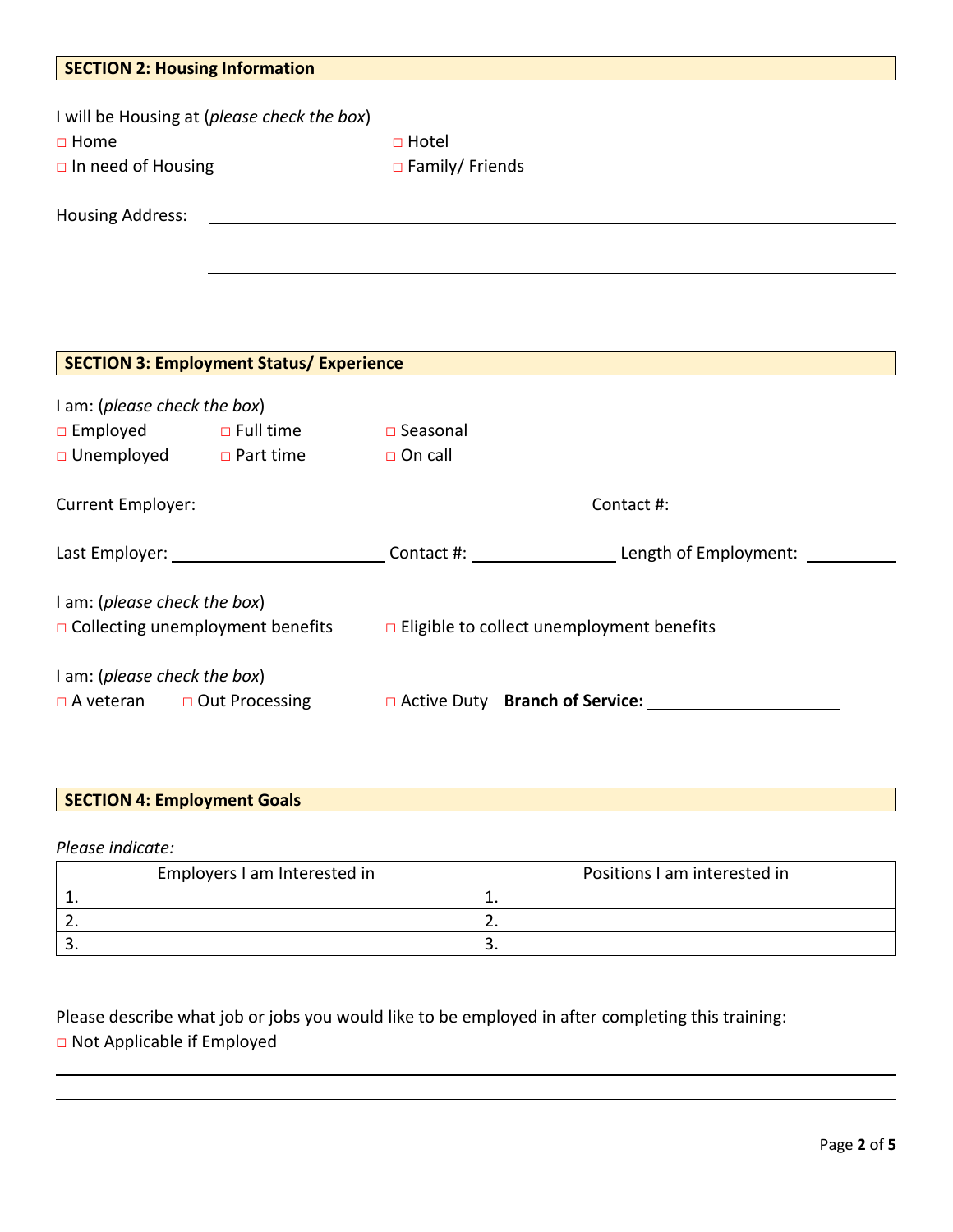## **SECTION 5: Funding Information**

Please indicate how you intend to pay for your training (tuition, fees, books, tools, supplies, room and board). It is highly recommended that you apply for grants and scholarships to help fund your training. Please mark which agencies you intend to apply with:

|                                  |                                                                                     |                | $\Box$ Personal Funds $\Box$ ND Job Services $\Box$ MET Inc. $\Box$ Scholarships $\Box$ VA Funding (4 weeks PTD only)                                                                                                                              |
|----------------------------------|-------------------------------------------------------------------------------------|----------------|----------------------------------------------------------------------------------------------------------------------------------------------------------------------------------------------------------------------------------------------------|
|                                  | □ RMCEP □ Other WIOA Grants                                                         |                |                                                                                                                                                                                                                                                    |
|                                  | If funded by employer, please provide:                                              |                |                                                                                                                                                                                                                                                    |
|                                  |                                                                                     |                |                                                                                                                                                                                                                                                    |
|                                  |                                                                                     |                | Please complete the area below IF you already know which agencies will be assisting you financially:                                                                                                                                               |
|                                  |                                                                                     |                |                                                                                                                                                                                                                                                    |
|                                  |                                                                                     |                | Contact Person: National Account of Phone number: National Account of Phone number:                                                                                                                                                                |
| <b>High School</b>               |                                                                                     |                | SECTION 6: Educational Background <b>Contract Contract Contract Contract Contract Contract Contract Contract Contract Contract Contract Contract Contract Contract Contract Contract Contract Contract Contract Contract Contrac</b><br><b>GED</b> |
|                                  |                                                                                     |                | State Issued: _______________                                                                                                                                                                                                                      |
|                                  |                                                                                     |                |                                                                                                                                                                                                                                                    |
| <b>Post-Secondary Attendance</b> | Have you ever attended any prior post-secondary academic or vocational institution? |                |                                                                                                                                                                                                                                                    |
| $\Box$ NO                        |                                                                                     |                |                                                                                                                                                                                                                                                    |
| □ YES<br>If yes, please list:    |                                                                                     |                |                                                                                                                                                                                                                                                    |
| Name                             |                                                                                     | Dates Attended |                                                                                                                                                                                                                                                    |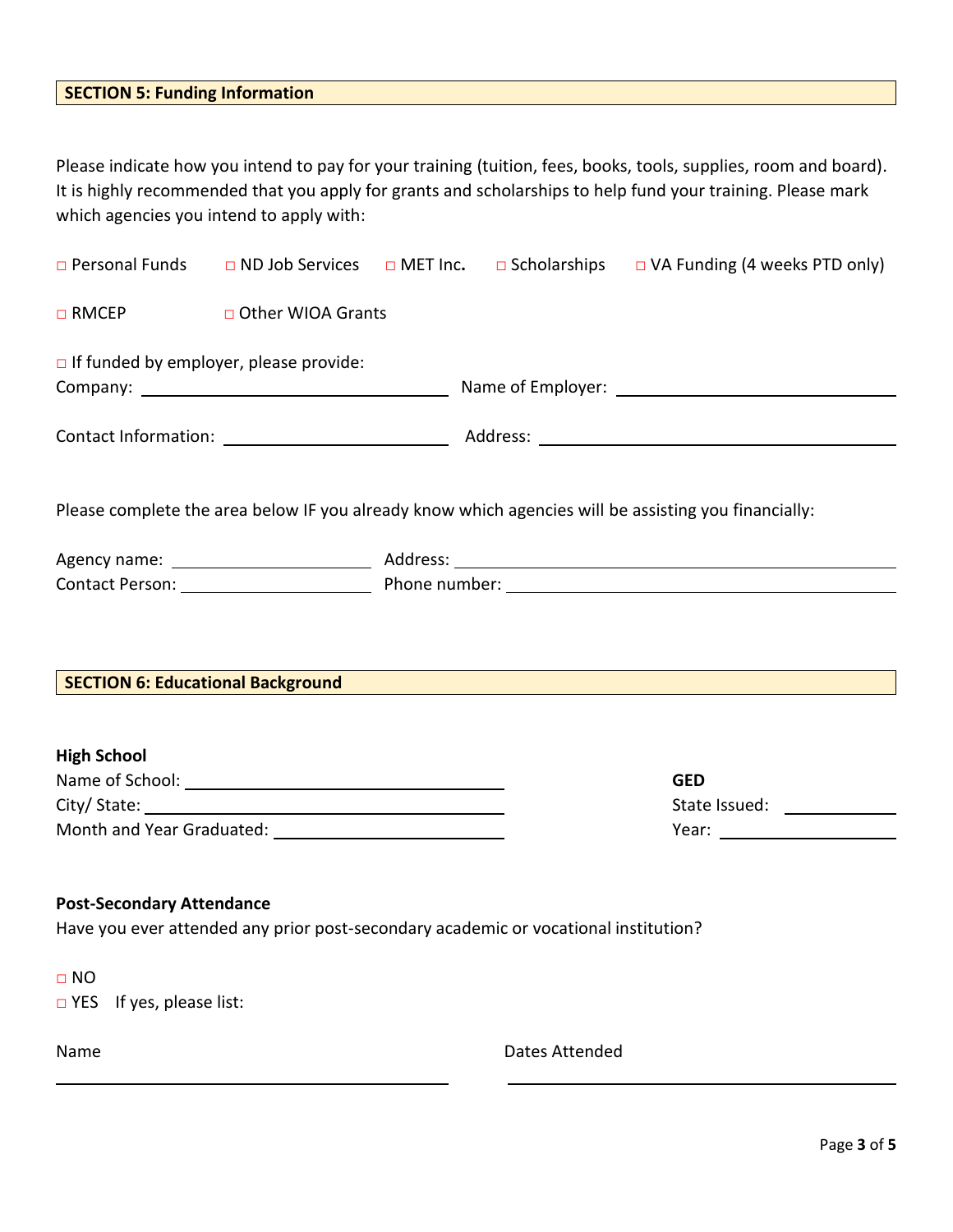### **SECTION 7: Health Questionnaire**

**NOTE:** Please indicate if you have any of the following medical conditions:

□ Heart Problems □ □ Difficulty in Hearing

□ Vision Impairments □ □ Epilepsy □ □ Exe Loss □ Color Blindness □ □ Diabetes □ □ Diabetes □ □ Back or Knee Injuries □ Limb Loss □ Nigh blood Pressure

I understand that I may be required to lift to 50 pounds. Training may require constant bending, twisting, stooping, lifting, climbing of stairs or hills, and sitting or standing for extended periods of time, in all types of weather.

SIGNATURE

#### **SECTION 8: Personal Plans**

Please describe your personal plans upon training completion.

□ Not Applicable if Employed